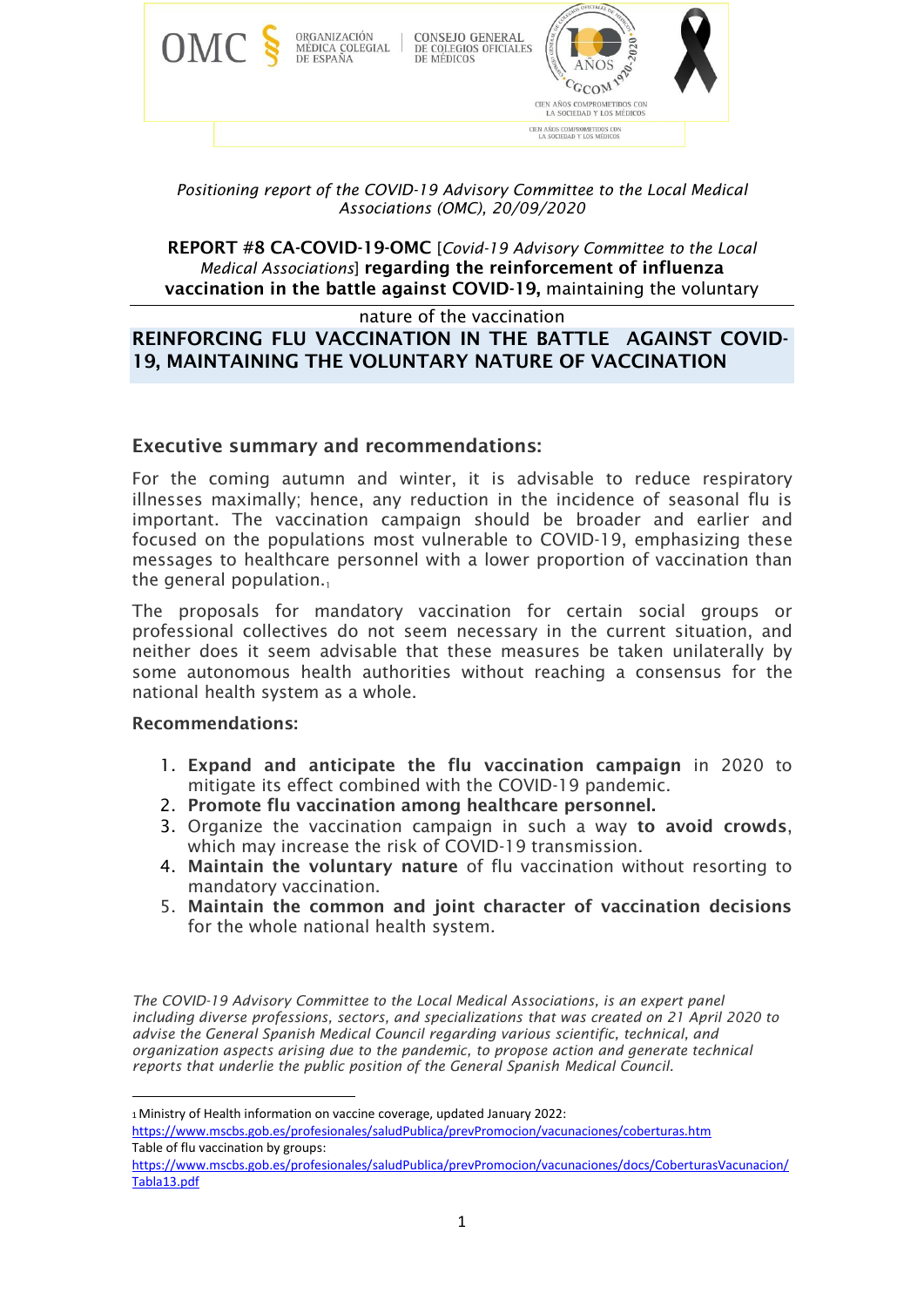

# BRIEF REPORT ON FLU VACCINATION TO TACKLE COVID-19 AND THE VOLUNTARY NATURE OF THE VACCINE.

There are good reasons to try to reduce respiratory illnesses maximally this autumn and winter. Respiratory illnesses will meet COVID-19 diagnostic criteria and will have to be managed with the necessary precautionary and protective measures until the diagnosis is confirmed or ruled out (having available not only PCR for Covid-19, but possibly also for influenza).

Given the important workload that will be generated in Primary Care, Emergency Services, and Hospital Care, it is essential to minimize the impact of the flu, and improve the management of exacerbations of chronic respiratory disease, preferably through telehealth care, avoiding to the extent possible the need for in-person care at health centers.

On the positive side, if we maintain the hygiene measures that have been established for the "new normal" due to the pandemic (physical distance  $+$ proper use of the mask + frequent hand hygiene + respiratory "etiquette"), a parallel decrease in transmission is expected for other infectious illnesses that are transmitted via contact, including respiratory diseases, as transmission will be reduced for all of them.

The strengthening of a public health action that takes place every year, flu vaccination, will allow greater population coverage and can help reduce respiratory illness.

The possibility of making it obligatory for certain age groups or professionals raises several legal, technical, and convenience issues. This debate on mandates has already been substantiated previously by the Commission of Ethics of the Local Medical Associations, the Bioethics Committee of Spain, and the scientific society SESPAS (Spanish Society of Public Health and Health Administration), without mandates being endorsed.

- Declaration of the Central Commission of Deontology of the Local Medical Associations [Declaración de la Comisión Central de Deontología de la Organización Médica Colegial (OMC) ] on pediatric vaccination, dated 8 February 2016. Available at: [https://www.cgcom.es/sites/default/files/u183/declaracion\\_ccd\\_v](https://www.cgcom.es/sites/default/files/u183/declaracion_ccd_vacunacion_pediatrica_08_02_16.pdf) [acunacion\\_pediatrica\\_08\\_02\\_16.pdf](https://www.cgcom.es/sites/default/files/u183/declaracion_ccd_vacunacion_pediatrica_08_02_16.pdf)
- Ethical and legal questions of vaccination refusal and proposals for a needed debate, issued on 19 January 2016 by the Spanish Bioethical Committee. Available at: [http://assets.comitedebioetica.es/files/documentacion/es/cuestio](http://assets.comitedebioetica.es/files/documentacion/es/cuestiones-etico-legales-rechazo-vacunas-propuestas-debate-necesario.pdf)

[nes-etico-legales-rechazo-vacunas-propuestas-debate-necesario.pdf](http://assets.comitedebioetica.es/files/documentacion/es/cuestiones-etico-legales-rechazo-vacunas-propuestas-debate-necesario.pdf)

• Position statement 03/2016 of the Spanish Society of Public Health and Health Administration (SESPAS), on individual and collective responsibilities of institutions, professionals, and the population in relation to vaccines, dated 19 September 2016. Available at [https://sespas.es/wp-](https://sespas.es/wp-content/uploads/2017/01/Posicionamiento-SESPAS-Responsabilidades-individuales-y-colectivas-en-relacion-a-las-vacunas.pdf)

[content/uploads/2017/01/Posicionamiento-SESPAS-](https://sespas.es/wp-content/uploads/2017/01/Posicionamiento-SESPAS-Responsabilidades-individuales-y-colectivas-en-relacion-a-las-vacunas.pdf)